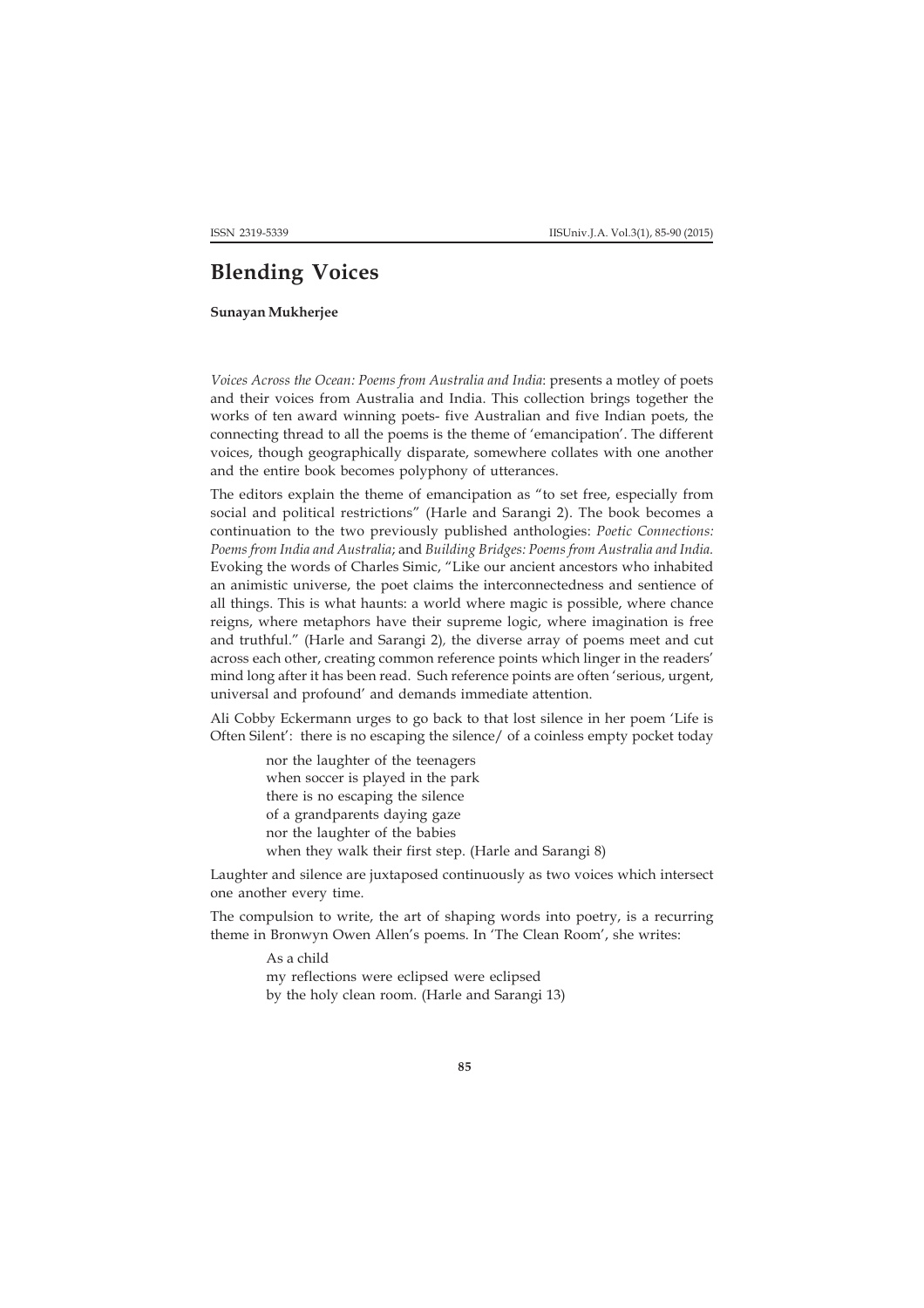I remember the weekend scuffle to secrete squandered time/ on books and pencils/ beneath my bed.' 'The clean room' becomes a metaphorical space of the mind, that impulse to create something new. "The clean room is my own sentence

> It is I, who has scrubbed and preened my wastrel mind till perfectly cleaned, and poised to be seen. (Harle and Sarangi 13)

The negotiation between the 'desire' and the 'real' works continuously in her other poems. In another poem, 'Away', she begins: 'In the night unlimited

> I cry Torture to write, Torture not to write. (Harle and Sarangi 15)

The double bind of freedom and captivity always works hand in hand. The theme gets bolstered later when the poet talks about her intense longing for Jane Eyre, but expresses a 'my fascination (which) cries out

> For the madwoman Locked in the tower. (Harle and Sarangi 15)

Hamish Danks Brown's growing up years in a soldier settlement farmhouse in Forestville New South Wales created a huge impact in his writings. The very first poem 'Mentored By My Compass' presents this idea of unmooring, decrying idea of geographical fixity,

> Mentored by my compass Only when it started spinning out, From a mindset in centrifugality… block lettering that graphically pinpoints what might have to be the clearing house of remedy. (Harle and Sarangi 23)

The poems present a form of interior monologue, largely dwelling on the theme of temporality, loss. Yet it reaches towards a positive conclusion. For example, in 'Does This Round Us Up?' the poet at the end of everything says:

… and a few hours in eager conversation

While exchanging notes will be an enormous influence on me

And a demister for last night

And a sunny morning of what we are.

Does this round us up with a blessing, like life? (Harle and Sarangi 31)

W. B. Yeats in his "An Acre of Grass" talked about 'an old man's eagle mind', celebrating old age. Nathalie Buckland too reiterates the same in her poem 'In My Town':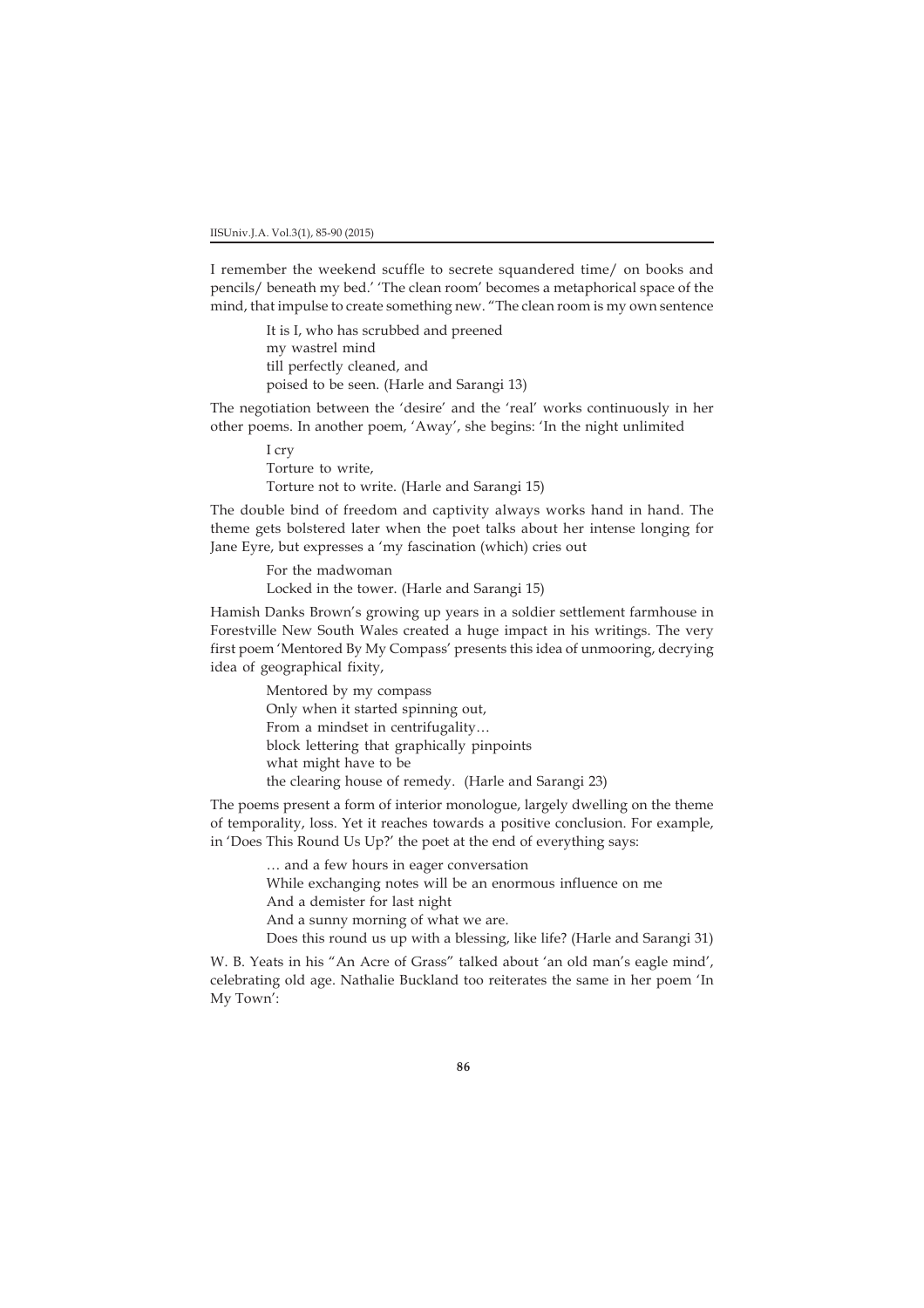In my town old women carry drums, they stalk the footpath… (Harle and Sarangi 35)

The poem encapsulates the spirit of old age and overturns all hitherto notions attached with it. Age doesnot debilitate the mental strength of an individual. Rather the resolve comes from within. So, in the fictional town of the poet she says:

> In my town Old women rule. (Harle and Sarangi 35)

There is a sense of resilience in her voice that continues to speak out against the injustices happening around. In another poem "Wasteland", she laments for the youth,

> Those who should be children still Loll indolently Passing the days Passing the joints Waiting for evening… Their marionette bodies Into hectic life-. ( Harle and Sarangi 37)

Peter Nicholson, another contributor in this anthology could be termed deeply religious and a mystic. In his first poem, "Remembrance Day", he starts off with an element of nostalgia, saluting those men who have laid down their lives:

> The dead are many in your country's fame, But you are worthy to recite their names Or bend your head, remembering to blame Yourself- perhaps there is a hope. (Harle and Sarangi 41)

Hope becomes a succor to life that nourishes it with happiness. Therefore in another poem, "Morning Assignation", he says,

With love's light wings did I o'erperch these walls,

For stony limits cannot hold love out. (Harle and Sarangi 43)

The second half of the anthology begins with the poems of Archana Sahni. She is a prolific writer who is also the recipient of the first "Agha Shahid Ali Prize for Poetry". Sahni shows her concerns towards the Tibetans in exile, how they face the diasporic crisis, their desire to go back to Tibet. The Tibetans have always sought for a free independent land for themselves. "A Passage to Tibet" encapsulates all these emotions.

> Dharamsala Is indeed little Tibet." (Harle and Sarangi 51)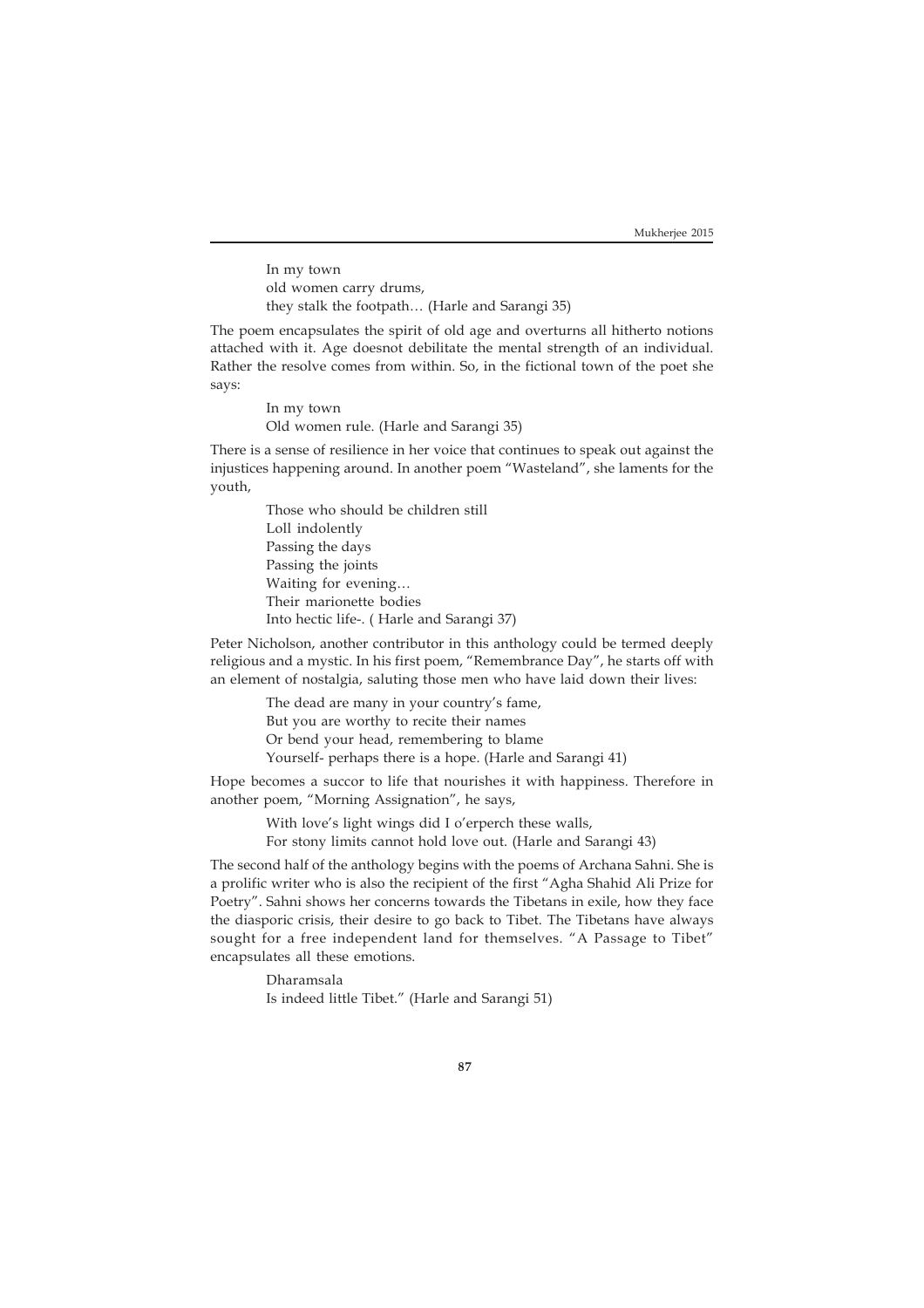Dhramasala welcomes the Tibetans in exile and makes them feel at home. It is place where finally the sons of the soil have come back to seek refuge, to find solace. The poet in another stanza says:

> Who are we Indians To pose as the gracious ones, When you, lost children of Buddha, Have finally only come home? From Bodhgaya to Norbulingka (Harle and Sarangi 52)

The poignancy of the Tibet problem resurfaces time and again in the poem. The history of Tibet has seen a lot of bloodshed, conflict and tension. The dominant question that emerges amidst all these is, 'when shall Tiber be free?" The poet believes in the slogan and as she exhorts:

> For all of us know That the writing on the T-shirts, 'Tibet Will Be Free' Is true. (Harle and Sarangi 56)

"A Passage to Tibet" therefore marks the journey towards 'home', a free Tibet, which will be a reality one day. The same motif is continued in another poem titled "Tibetmata". The name becomes an extension to the idea of Bharatmata. Tibet was never a part of India or China. It was always an independent region, and the time has come for 'Tibetswaraj'. The poet says:

> If you put your ear To the heart of Dharamsala's winding hills You can hear something Struggling out of the body of Hind: Tibetswaraj. (Harle and Sarangi 57)

Sahni provides a translation of the older eighteenth century national anthem of Tibet, by Jamyang Norbu,

> Jana gana mana Avalokiteshwar jai hai, Tibet Bhagya Vidhata… (Circled by ramparts of snow- mountains This sacred realm,

This wellspring of all benefits and happiness…) (Harle and Sarangi 57)

While Sahni grapples with the question of identity crisis, diaspora consciousness, return to the roots for the Tibetans in exile, Sanjukta Dasgupta takes up the 'woman question' in her poems. Dasgupta is known widely for her pioneering work in the field of Gender Studies. In her poems she questions the idea, 'what it is to be a woman?'. In the poem "Shame", she traces the growth of a woman, from adolescence to old age.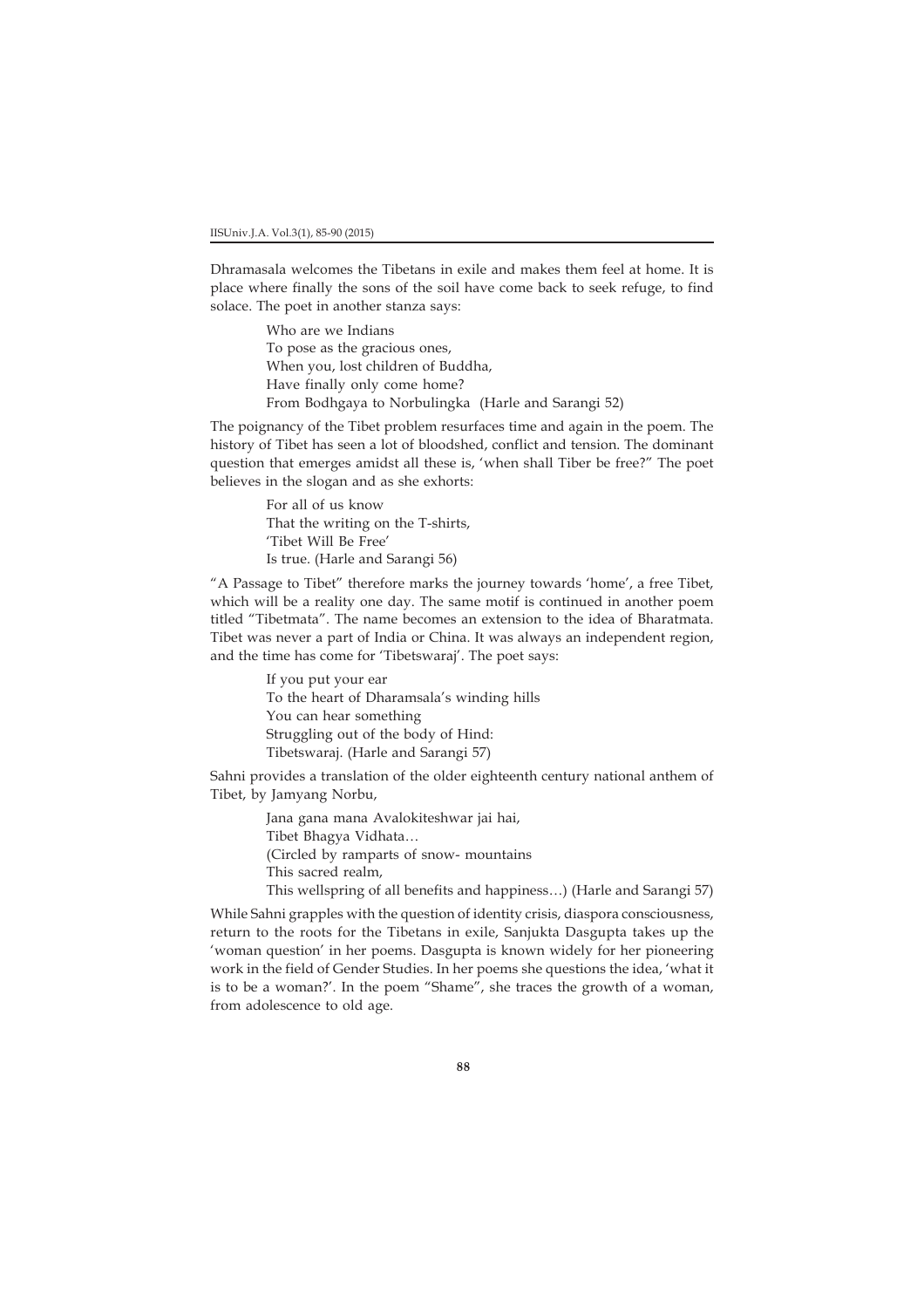On my seventeenth birthday My mother gave me a silk saree The soft swish of the silken pleats The shimmering, seducing cloth Carelessly clung to my lissome limbs Shielded my ripening bosom from hungry stares.(Harle and Sarangi 66)

'Shame' the word acts as a disjuncture, between the past youthful days, where there would be no fear to cover up her unadorned limbs, to the present old age, where saree drapes the 'shameful vulgar limbs'. Amidst these tensions, emanates the desire to be free, the search for individual autonomy. The image of Kali is invoked,

> A garland of skulls round her neck The dark woman warrior In tempestuous rage Flings off the shame- shielding textile (Harle and Sarangi 67)

At the end, the transformation is almost complete, and one can find a resonance here with Buckland's 'old women'. Dasgupta too celebrates old age, waits for that hour of 'metamorphosis':

> I am now stark dark Kali With flying tresses. (Harle and Sarangi 67)

"Goodbye, Mallika" is another poem where Dasgupta sings a paean for long time friend Mallika Sengupta, the prolific Bengali writer, who lost her life fighting against cancer. The beautiful lines becomes a tribute to her friendship that grew over the years:

Without insight Everything is out of sight. You just stepped within for evermore As you stepped out of this worldwide web. (Harle and Sarangi 69)

and "Malini's Role-Playing" (a clichéd narrative poem) encapsulates the long story of a woman Malini, as she struggles to raise her three sons. Malini was married off early, and was looked as a burden on her father's shoulders. Her meek demand to 'study further' was met with a strong rebuff from her father, "Nonsense – I have found a suitable boy/Marriage next month- remember she is eighteen this year." Malini's plight continues in her in- laws place after she bore three sons to her husband amidst the beatings from him. From a wife, to a mother till he last days, Malini's sad tale continued. But when she died, she was hailed as a 'virtuous wife' and 'mother'.

> Loud invocations of God rent the air As the sons chanted Hari Bol as they walked With their incredibly light- lead